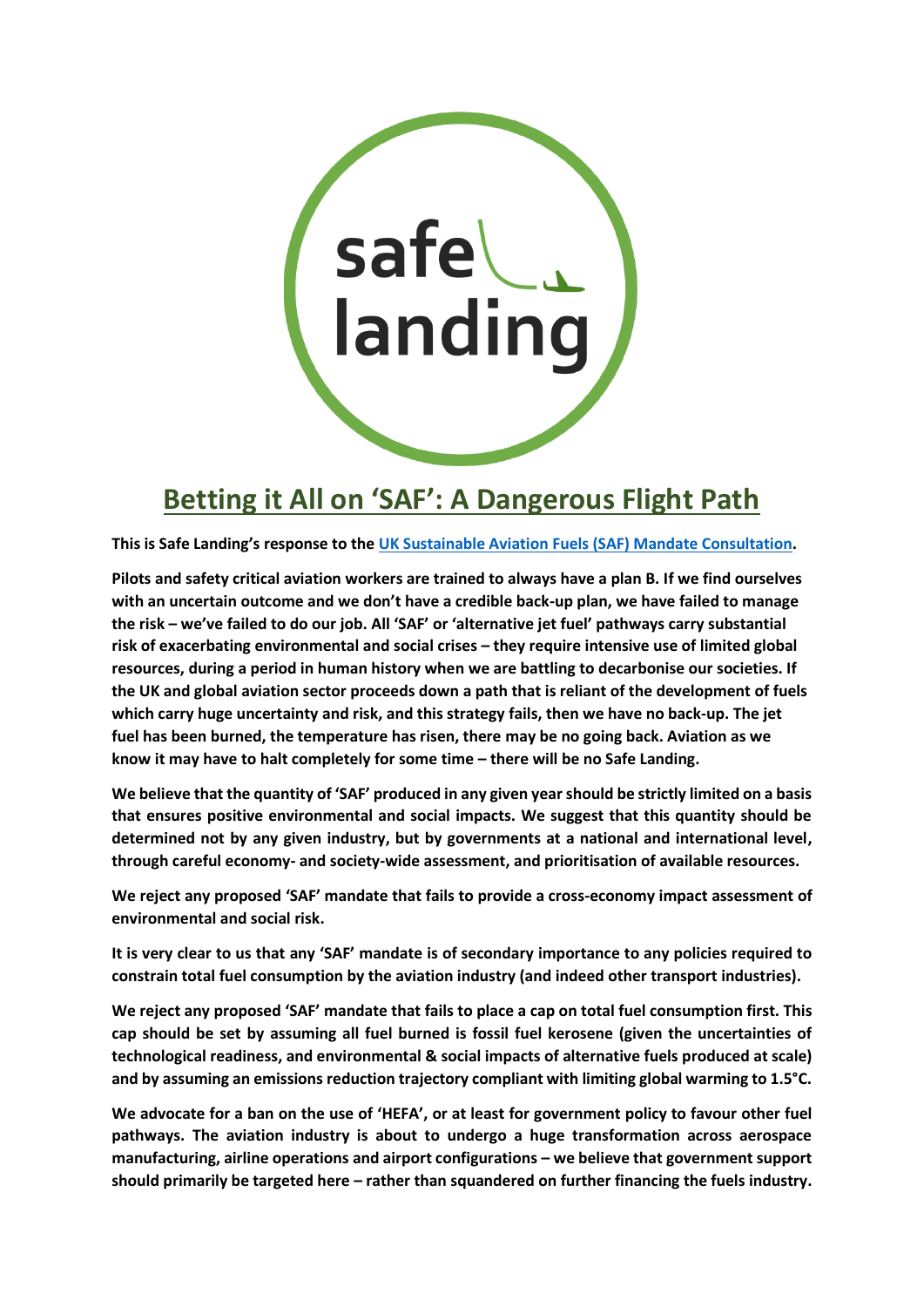## **Questions:**

## **1. Do you agree or disagree that a SAF mandate should be introduced in the UK?**

#### **Disagree**.

Firstly, our group prefers to avoid use of the term 'Sustainable Aviation Fuel' or 'SAF' as it implies that any such fuel is by definition 'sustainable', that is: we can continue to use large quantities indefinitely without incurring any environmental or social impacts.

As such, we prefer to use the term 'alternative jet fuel' to refer to any drop-in alternative to conventional jet fuel, i.e., fossil fuel kerosene. This includes biofuels and power-to-liquid electro-fuels (e-fuels) which are produced using electricity.

From our experience within the aviation sector:

- biofuels are not sustainable, or scalable, to current levels of aviation fuel consumption due to finite global quantities of sustainable biomass resource
- e-fuels are more sustainable, but are not scalable to current levels of aviation fuel consumption in the necessary timescales – due to finite global renewable energy generation

We believe it is highly likely that if any alternative jet fuel pathway is scaled too quickly, to a significant percentage of current levels of aviation fuel consumption, then it's likely that the sustainability of the fuels will be impacted. Indeed, it appears very clear that if large quantities of such fuels are produced in the near term (next 20 years), this would be highly likely to have negative environmental and social impacts. With this in mind, the quantity of alternative jet fuel produced in any given year should be strictly limited on a basis that ensures positive environmental and social impacts.

We suggest that this quantity should be determined not by any given industry, but by governments at a national and international level, through careful economy-wide and society-wide assessment, and prioritisation of available resources. As an example:

- we could conceivably reach 100% aviation fuel from biofuel in 2035, however, this would almost certainly require a diversion of all sustainable biomass resource to aviation (ahead of agricultural fertiliser, road transport fuels, carbon capture and storage, etc.) and an in-direct stimulation of non-sustainable biomass resource, e.g., increased crops and deforestation
- we could conceivably reach 100% aviation fuel from e-fuel in 2035, however, this would almost certainly require a diversion of all global renewable energy generation to aviation, massively increase the cost of electricity, and impede global decarbonisation efforts elsewhere

We therefore reject any proposed mandate that fails to provide a cross-economy impact assessment.

Importantly, it should be recognised that meeting any % target for fuel volumes, or fuel GHG % reduction will be made severely more difficult under scenarios where air traffic and fuel consumption grows, and will be made significantly more achievable under scenarios where air traffic and fuel consumption are constrained. To illustrate, if in 2035 the UK can produce or source 1 million tonnes of alternative jet fuel with greenhouse gas (GHG) savings of 60% relative to fossil fuel kerosene:

- 1. if total UK jet fuel consumption is 10 million tonnes in 2035, then alternative jet fuel will comprise 10% of fuel by volume/weight and GHG will be reduced by 6%
- 2. if total UK jet fuel consumption is 20 million tonnes in 2035, then alternative jet fuel will comprise 5% of fuel by volume/weight and GHG will be reduced by 3%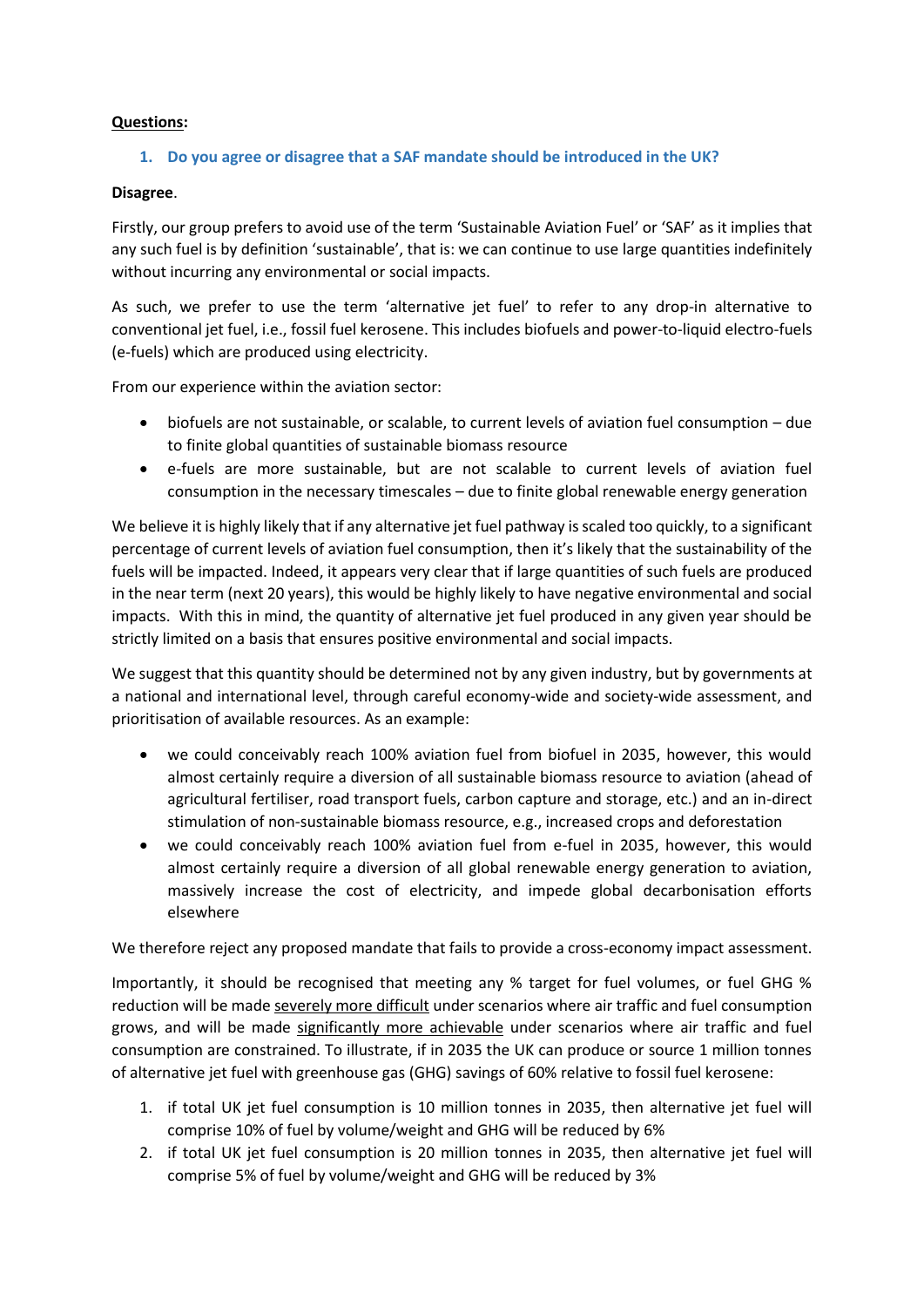Clearly, the emissions prior to 'alternative jet fuel GHG abatement' would also be lower in Scenario 1 than in Scenario 2. Therefore, total emissions would be far lower in Scenario 1 than in Scenario 2. From this example, it appears very clear that an alternative jet fuel 'SAF' mandate is of secondary importance to any policies required to constrain total fuel consumption by the aviation industry (and indeed other transport industries).

# Referring to the UK Jet Zero Consultation

In the "high ambition" and "SAF breakthrough" scenarios = Scenarios 2 and 3, the [Jet Zero Consultation](https://www.gov.uk/government/consultations/achieving-net-zero-aviation-by-2050) calculates that UK aviation will produce 29Mt of CO2 by 2050, or 9.2 Mt fuel use. However, Scenarios 2 and 3 both assume overly optimistic assumptions for efficiency improvements and a carbon price that doesn't exist yet under current policies (UK ETS and CORSIA). Therefore, our group judges Scenario 1 as far more probable and likely: that calculates that UK aviation will produce 38Mt of CO2 by 2050, or 12Mt fuel use. 30% alternative jet fuel use in this Scenario would be 3.6Mt.

However, the Scenario 2 data shows that "30% SAF" abates 8.2Mt CO2 in 2050, requiring 2.6Mt of fuel, which is actually only about 22% of fuel consumption if Scenario 1 efficiency improvements play out (without higher carbon pricing or demand curtailment policies of some sort).

The other aspect is that every year prior to 2050 has lower'SAF' production and higher total emissions.

- 1. Summing the emissions under the curve for each year from 2025 to 2050 of Scenario 1, we calculate approximately 1Gt of CO2 or 320Mt of fuel use.
- 2. Summing the emissions abatement under the curve for 'SAF' in Scenario 2 we calculate 22.2Mt of CO2 abated or 7Mt of 'SAF' use. Note: 7Mt of '70% GHG SAF' would only abate 15 Mt CO2.

Therefore, we calculate over the 25 years that only 15Mt/1000Mt = 1.5% of CO2 is abated with 'SAF', even under the "30% SAF by 2050" in Scenario 2. Bearing in mind this 30% target is judged highly uncertain by both the UK Jet Zero Consultation, and 'SAF' Mandate Consultation – even this "high ambition" stretch target is shown to be significantly underwhelming in terms of emissions abatement when assessed across the cumulative time period 2025-2050, rather than considering 2050 alone.

For these reasons we reject any proposed mandate that fails to place a cap on total fuel consumption first. This cap should be set assuming all fuel burned is fossil fuel kerosene (given the uncertainties of technological readiness, and the environmental& social impacts of alternative fuels produced at scale) and by assuming an emissions reduction trajectory compliant with limiting global warming to 1.5°C.

# **2. Should the amount of HEFA that can be claimed under the SAF mandate be capped over time? If this is the case, how could the cap work in practice, given the scheme will be based on carbon emissions savings? How should the cap be calculated?**

Potentially the largest issue facing 'SAF' is that no pathway has been commercialised that can produce fuel in significant quantities. The only pathway currently proven commercially is 'HEFA' produced from waste oils – however, the global supply of waste oil is severely limited and could, at